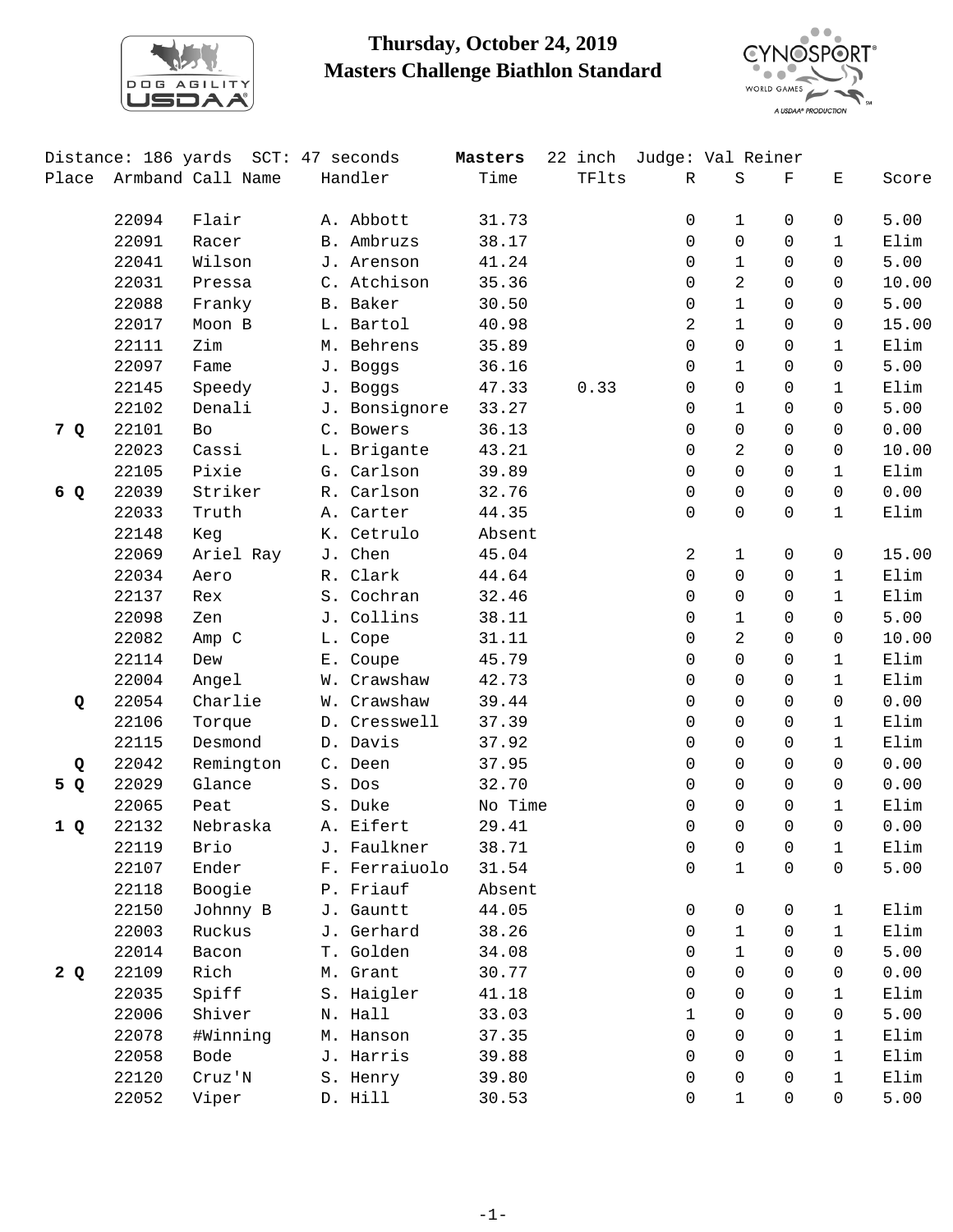|     | 22147 | Fia                    | C. Holm       | Absent |       |              |                |                |              |       |
|-----|-------|------------------------|---------------|--------|-------|--------------|----------------|----------------|--------------|-------|
|     | 22077 | Ziggy Marley L. Jacobs |               | 33.11  |       | $\mathbf 0$  | 0              | 0              | $\mathbf{1}$ | Elim  |
|     | 22085 | Hopi                   | L. Johnson    | 38.00  |       | 0            | 3              | $\Omega$       | $\Omega$     | 15.00 |
|     | 22048 | Baru                   | S. Josselyn   | 37.86  |       | $\mathbf{1}$ | $\mathbf{1}$   | $\Omega$       | $\Omega$     | 10.00 |
|     | 22064 | Swig                   | R. King       | 58.26  | 11.26 | 3            | 0              | $\Omega$       | $\mathbf{1}$ | Elim  |
| Q   | 22127 | Gypsy                  | S. Knill      | 45.23  |       | 0            | 0              | $\Omega$       | $\Omega$     | 0.00  |
|     | 22135 | Bodie                  | J. Kronbach   | 37.04  |       | $\Omega$     | $\Omega$       | $\Omega$       | $\mathbf{1}$ | Elim  |
|     | 22072 | Mari                   | J. Kurlander  | 42.65  |       | $\Omega$     | $\Omega$       | $\Omega$       | $\mathbf{1}$ | Elim  |
|     | 22009 | Seeker                 | N. Levesque   | 39.92  |       | 0            | 0              | $\Omega$       | $\mathbf{1}$ | Elim  |
|     | 22104 | Venture                | N. Levesque   | 43.31  |       | $\mathbf 0$  | 0              | $\mathsf{O}$   | $\mathbf{1}$ | Elim  |
|     | 22081 | BAM!                   | S. Levine     | 32.25  |       | $\Omega$     | 2              | $\Omega$       | $\Omega$     | 10.00 |
|     | 22025 | Celebrate              | S. Loos       | 34.42  |       | $\Omega$     | 3              | $\Omega$       | $\Omega$     | 15.00 |
|     | 22032 | Strider                | D. Lukas      | 34.67  |       | 0            | $\mathbf 1$    | $\Omega$       | $\Omega$     | 5.00  |
|     | 22083 | River                  | D. McCormick  | 36.82  |       | $\mathbf 0$  | $\mathbf{1}$   | $\mathbf 0$    | 0            | 5.00  |
|     | 22151 | Beinn                  | L. Medcraft   | 48.22  | 1.22  | 0            | 0              | $\Omega$       | $\mathbf{1}$ | Elim  |
|     | 22130 | Banshee                | K. Miller     | 34.34  |       | 0            | 1              | $\Omega$       | $\Omega$     | 5.00  |
|     | 22108 | Bindi Sue              | K. Miller     | 37.36  |       | 0            | $\mathbf{1}$   | $\Omega$       | $\mathbf{1}$ | Elim  |
| 3 Q | 22142 | Jolt                   | T. Millet     | 31.57  |       | $\mathbf 0$  | 0              | $\mathbf 0$    | $\Omega$     | 0.00  |
| Q   | 22136 | Faith                  | J. Moll       | 37.37  |       | 0            | 0              | $\Omega$       | $\Omega$     | 0.00  |
|     | 22113 | Kelvin                 | K. Moureaux   | 37.41  |       | $\Omega$     | 1              | $\Omega$       | 0            | 5.00  |
|     | 22125 | Nitro                  | G. Nieder     | 31.01  |       | $\Omega$     | $\mathbf 1$    | $\Omega$       | $\Omega$     | 5.00  |
|     | 22015 | Lilu                   | N. O'Brien    | 58.39  | 11.39 | 0            | $\overline{a}$ | $\mathbf 0$    | $\mathbf{1}$ | Elim  |
|     | 22002 | Mesa                   | B. Ortale     | 59.93  | 12.93 | 0            | 0              | $\Omega$       | $\mathbf{1}$ | Elim  |
|     | 22022 | Outspoken              | A. Peach      | 34.36  |       | $\Omega$     | 1              | $\Omega$       | 0            | 5.00  |
|     | 22071 | Taken                  | W. Peluse     | 33.05  |       | 0            | 2              | $\Omega$       | 0            | 10.00 |
|     | 22121 | Rosie                  | D. Pubillones | 38.16  |       | 0            | $\overline{2}$ | $\Omega$       | $\mathbf 0$  | 10.00 |
|     | 22092 | Derby                  | R. Quinones   | 42.54  |       | 0            | $\Omega$       | $\Omega$       | $\mathbf{1}$ | Elim  |
| 8 Q | 22050 | Ziva                   | E. Rodriguez  | 36.65  |       | 0            | $\Omega$       | $\Omega$       | $\Omega$     | 0.00  |
| 4Q  | 22074 | Norm                   | D. Rohaus     | 32.53  |       | $\Omega$     | $\Omega$       | $\Omega$       | $\Omega$     | 0.00  |
|     | 22044 | Blitz                  | K. Rohr       | 36.80  |       | $\mathbf 0$  | 0              | $\mathbf 0$    | $\mathbf{1}$ | Elim  |
|     | 22049 | Gracey                 | K. Rohr       | 35.69  |       | 0            | 2              | $\Omega$       | $\Omega$     | 10.00 |
|     | 22079 | Stoked                 | S. Ross       | 32.39  |       | $\Omega$     | $\mathbf{1}$   | $\Omega$       | $\Omega$     | 5.00  |
|     | 22128 | Harley                 | B. Rutkowski  | 40.04  |       | 1            | $\Omega$       | $\Omega$       | $\Omega$     | 5.00  |
|     | 22096 | Bright                 | R. Sanders    | 36.60  |       | 0            | $\overline{0}$ | $\overline{0}$ | $\mathbf{1}$ | Elim  |
| Q   | 22021 | 'NSync                 | S. Schmitter  | 39.99  |       | 0            | 0              | 0              | 0            | 0.00  |
|     | 22062 | Bailey                 | R. Seiter     | 44.17  |       | 0            | $\Omega$       | $\Omega$       | $\mathbf{1}$ | Elim  |
|     | 22026 | Hauser                 | L. Smith      | 40.48  |       | 0            | $\Omega$       | $\Omega$       | 1            | Elim  |
|     | 22138 | Jedi So                | K. Solberg    | 37.14  |       | 0            | $\Omega$       | $\Omega$       | $\mathbf{1}$ | Elim  |
|     | 22086 | Ryker                  | D. Spence     | 43.06  |       | $\mathbf 0$  | 0              | $\mathbf 0$    | 1            | Elim  |
|     | 22117 | Jedi St                | J. Steinbach  | 31.69  |       | 1            | 1              | $\Omega$       | $\Omega$     | 10.00 |
|     | 22149 | Kaiden                 | R. Taylor     | 41.50  |       | $\Omega$     | $\Omega$       | 0              | 1            | Elim  |
|     | 22008 | Vim                    | K. Terrill    | 32.57  |       | 0            | $\Omega$       | $\Omega$       | $\mathbf{1}$ | Elim  |
|     | 22019 | Tease                  | S. Vicary     | 34.70  |       | $\mathbf 0$  | 0              | $\mathbf 0$    | $\mathbf{1}$ | Elim  |
|     | 22123 | Wager W                | J. Watson     | 42.94  |       | 1            | 1              | 0              | 0            | 10.00 |
|     | 22005 | Bob                    | M. Wirant     | 40.81  |       | 0            | $\Omega$       | 0              | 1            | Elim  |
|     | 22037 | Nile                   | J. York       | 40.03  |       | 0            | $\Omega$       | $\Omega$       | 1            | Elim  |
|     | 22103 | Gracie                 | E. Zieske     | 37.59  |       | 0            | $\mathbf 1$    | $\mathsf{O}$   | 0            | 5.00  |

|                         |     | Distance: 186 yards SCT: 47 seconds |      | <b>Masters</b> 20 inch Judge: Val Reiner |  |       |              |
|-------------------------|-----|-------------------------------------|------|------------------------------------------|--|-------|--------------|
| Place Armband Call Name |     | Handler                             | Time | TFlts                                    |  | RS FE | Score        |
| 20057                   | Kat | E. Ampleford 35.44                  |      |                                          |  |       | 0 0 0 1 Elim |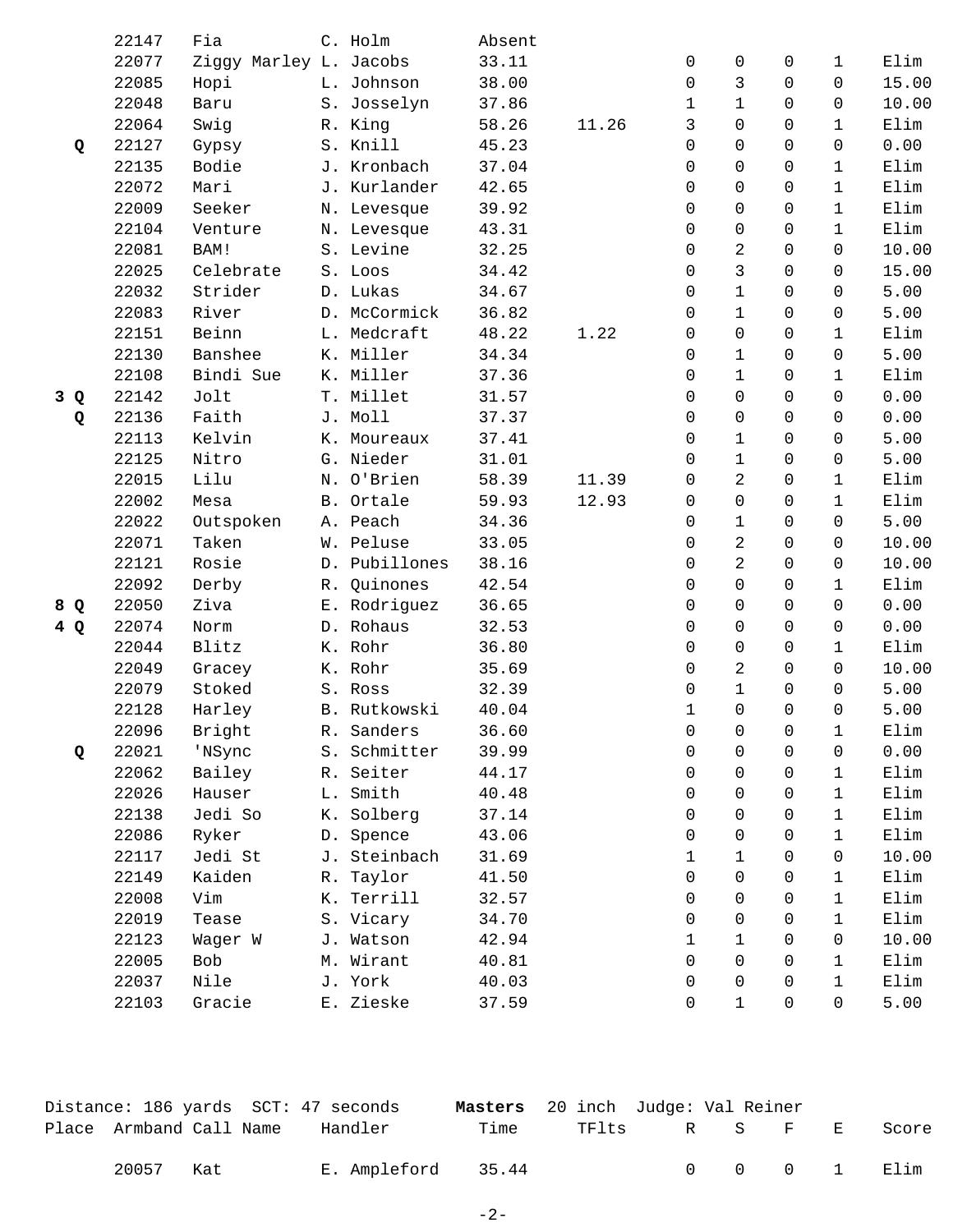|     | 20006          | Zin                       | S. Anderson    | Absent  |      |          |              |             |              |       |
|-----|----------------|---------------------------|----------------|---------|------|----------|--------------|-------------|--------------|-------|
|     | 20070          | Athena                    | M. Barry       | 37.48   |      | 2        | $\mathbf{1}$ | 0           | 0            | 15.00 |
|     | 20068          | EPI                       | K. Barton      | 42.90   |      | 0        | $\Omega$     | 0           | $\mathbf{1}$ | Elim  |
| Q   | 20039          | Dance                     | M. Behrens     | 36.85   |      | 0        | $\Omega$     | $\Omega$    | $\Omega$     | 0.00  |
|     | 20077          | Feist                     | V. Booth       | 38.91   |      | 1        | $\Omega$     | $\Omega$    | $\Omega$     | 5.00  |
|     | 22036          | Jiffy                     | L. Brigante    | 33.58   |      | 0        | $\mathbf{1}$ | $\Omega$    | $\Omega$     | 5.00  |
| 6 Q | 20055          | Chica                     | R. Chilibeck   | 33.42   |      | 0        | 0            | $\mathbf 0$ | 0            | 0.00  |
|     | 24050          | Misty                     | P. Cinotto     | No Time |      | 0        | 0            | $\Omega$    | 1            | Elim  |
| 1Q  | 20018          | P!nk                      | J. Crank       | 29.53   |      | 0        | $\Omega$     | $\Omega$    | $\Omega$     | 0.00  |
|     | 20035          | Fleur De Lis R. Culpepper |                | 37.23   |      | 0        | $\Omega$     | $\Omega$    | 1            | Elim  |
|     | 20054          | Bendetta                  | K. Dowis       | 36.74   |      | 0        | 0            | 0           | $\mathbf{1}$ | Elim  |
| 3Q  | 20058          | Glory                     | R. Downs       | 32.32   |      | 0        | 0            | $\Omega$    | 0            | 0.00  |
|     | 20079          | Mint                      | S. Duke        | 33.64   |      | $\Omega$ | $\Omega$     | $\Omega$    | $\mathbf{1}$ | Elim  |
|     | 20051          | Kennedy                   | L. Eldred      | 44.13   |      | 1        | 3            | $\Omega$    | $\Omega$     | 20.00 |
|     | 20073          | Whit                      | T. Fulmer      | 32.00   |      | 0        | $\mathbf{1}$ | $\mathbf 0$ | 0            | 5.00  |
|     | 20061          | Tease                     | J. Gerhard     | 39.41   |      | 0        | 0            | 0           | 1            | Elim  |
| Q   | 20044          | Dr. E                     | A. Gersman     | 46.59   |      | $\Omega$ | $\Omega$     | 0           | $\Omega$     | 0.00  |
|     | 20028          | Yuli                      | L. Greene      | 38.26   |      | $\Omega$ | $\Omega$     | $\Omega$    | $\mathbf{1}$ | Elim  |
|     | 20029          | June                      | L. Hansen      | 42.90   |      | 0        | $\mathbf 0$  | $\mathbf 0$ | $\mathbf{1}$ | Elim  |
|     | 20011          | Moneypenny                | C. Holmes      | 52.05   | 5.05 | 0        | $\Omega$     | 0           | $\mathbf{1}$ | Elim  |
|     | 20069          | Sloane Ra C. Holmes       |                | 40.89   |      | $\Omega$ | $\Omega$     | $\Omega$    | $\mathbf{1}$ | Elim  |
|     | 22046          | Ritz                      | N. Houghton    | 31.27   |      | 0        | $\mathbf{1}$ | $\Omega$    | $\mathbf 0$  | 5.00  |
|     | 20034          | Serina                    | W. Ji          | 37.99   |      | 0        | $\Omega$     | $\mathbf 0$ | $\mathbf{1}$ | Elim  |
|     | 20017          | Joss                      | L. Johns       | No Time |      | 0        | 0            | 0           | 1            | Elim  |
|     | 20024          | Talla                     | S. Jones       | 36.54   |      | $\Omega$ | $\mathbf{1}$ | $\Omega$    | $\Omega$     | 5.00  |
| 4Q  | 20076          | Deja Vu                   | B. Kelly       | 32.33   |      | $\Omega$ | $\Omega$     | $\Omega$    | 0            | 0.00  |
|     | 20067          | Lyric                     | K. Kent        | 32.35   |      | 0        | $\Omega$     | $\Omega$    | $\Omega$     | 0.00  |
| 5 Q |                |                           |                |         |      | 0        | 0            | 0           | $\mathbf{1}$ | Elim  |
|     | 20037          | Legion                    | M. Kopka       | 38.18   |      |          |              |             |              |       |
|     | 20047<br>20046 | Snips                     | D. Kurtz       | 31.18   |      | 0        | $\mathbf{1}$ | $\Omega$    | 0            | 5.00  |
|     |                | Jelly Bel C. Laria        |                | 34.98   |      | 0        | $\Omega$     | $\Omega$    | $\mathbf{1}$ | Elim  |
|     | 22056          | Seven                     | R. LaRocque    | 31.52   |      | 0        | $\mathbf{1}$ | $\Omega$    | 0            | 5.00  |
|     | 20023          | Honey Badger J. Lolich    |                | 41.21   |      | 0        | $\mathbf 0$  | 0           | $\mathbf{1}$ | Elim  |
|     | 20052          | Kona                      | J. Losey       | 39.20   |      | 1        | $\mathbf{1}$ | $\Omega$    | $\Omega$     | 10.00 |
|     | 20027          | Jenny                     | K. Mahan       | No Time |      | 0        | 0            | 0           | 1            | Elim  |
| Q   | 20040          | Jetter                    | R. Marquez     | 34.92   |      | 0        | 0            | 0           | 0            | 0.00  |
|     | 20081          | Brisa                     | R. Martinez    | 51.62   | 4.62 | 0        | $\mathbf 0$  | 0           | $\mathbf{1}$ | Elim  |
|     | 20032          | Kaya                      | G. Mortley     | 44.69   |      | 0        | 0            | $\Omega$    | 1            | Elim  |
|     | 16049          | Prize                     | K. Moureaux    | 36.62   |      | 2        | $\Omega$     | 0           | 0            | 10.00 |
|     | 22070          | Cayman                    | N. Nance       | 36.25   |      | 0        | $\Omega$     | $\Omega$    | 1            | Elim  |
|     | 16014          | Decker                    | R. Newman      | 31.49   |      | 0        | 0            | $\mathbf 0$ | $\mathbf{1}$ | Elim  |
|     | 20007          | Tally                     | K. Nielsen     | 39.13   |      | 0        | $\Omega$     | 0           | $\mathbf{1}$ | Elim  |
|     | 20030          | May-tal                   | L. Novick      | 39.79   |      | 0        | $\Omega$     | $\Omega$    | $\mathbf{1}$ | Elim  |
|     | 22140          | Mystery                   | A. Reinkemeyer | 34.34   |      | 0        | $\Omega$     | $\Omega$    | $\mathbf{1}$ | Elim  |
|     | 20078          | Fuzzy Knu M. Rock         |                | Absent  |      |          |              |             |              |       |
|     | 20005          | Guess                     | M. Rock        | Absent  |      |          |              |             |              |       |
|     | 22116          | Jake                      | K. Rohr        | 32.93   |      | 0        | 1            | 0           | 0            | 5.00  |
|     | 20019          | Venus                     | J. Sabraski    | 43.50   |      | 0        | $\Omega$     | 0           | 1            | Elim  |
|     | 20066          | Stun                      | M. Sheard      | 32.65   |      | 0        | 2            | 0           | 0            | 10.00 |
| 2Q  | 22007          | Graphene                  | P. Simpson     | 31.76   |      | 0        | $\mathbf 0$  | 0           | 0            | 0.00  |
|     | 20065          | Nuddge                    | D. Smith       | 46.23   |      | 1        | 3            | $\Omega$    | 0            | 20.00 |
|     | 22020          | Burst                     | T. Smorch      | 29.39   |      | 0        | $\mathbf{1}$ | 0           | 0            | 5.00  |
|     | 20075          | Velo                      | M. Speagle     | Absent  |      |          |              |             |              |       |
|     |                |                           |                |         |      |          |              |             |              |       |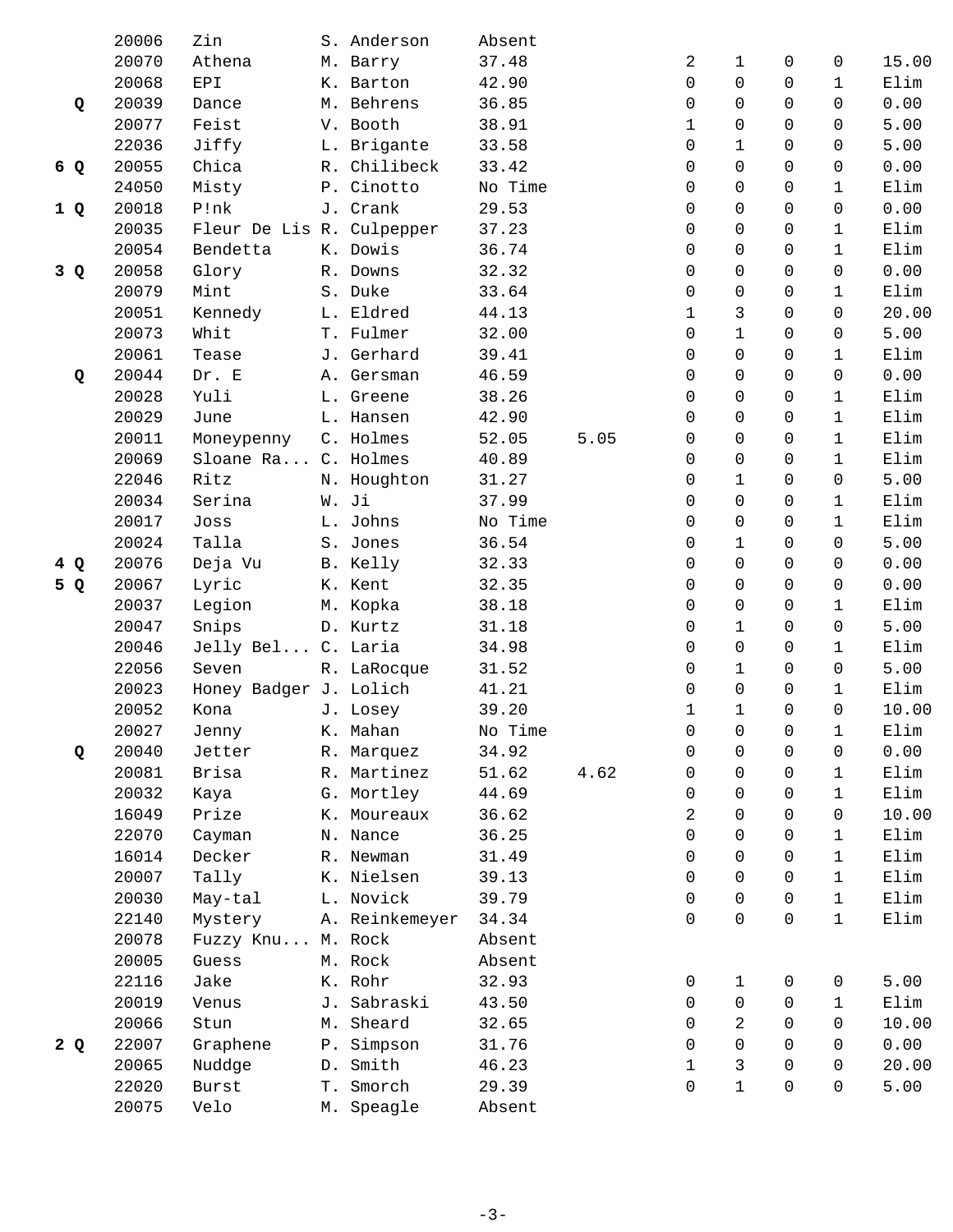|   | 20042 | Damuraz   | M. Speagle  | 43.16 |      |   |          | Elim  |
|---|-------|-----------|-------------|-------|------|---|----------|-------|
|   | 20050 | Robin     | Z. Tang     | 33.25 |      | 4 |          | 20.00 |
| Q | 20036 | Lagniappe | K. Topham   | 38.96 |      | 0 |          | 0.00  |
|   | 16002 | Maddie    | J. Williams | 33.31 |      |   |          | 10.00 |
|   | 20080 | Cheetah   | K. Wilson   | 37.61 |      | 0 |          | Elim  |
|   | 20014 | Fate      | J. Yates    | 34.91 |      | 4 | $\Omega$ | 20.00 |
|   | 20026 | Sunny     | X. Zhou     | 51.74 | 4.74 | 0 |          | Elim  |
|   |       |           |             |       |      |   |          |       |

|     |       | Distance: 179 yards SCT: | 51 seconds   | Masters | 10 inch | Judge: Val Reiner |              |          |              |       |
|-----|-------|--------------------------|--------------|---------|---------|-------------------|--------------|----------|--------------|-------|
|     |       | Place Armband Call Name  | Handler      | Time    | TFlts   | $\mathbb{R}$      | $\rm S$      | F        | Ε            | Score |
| 1Q  | 10011 | Miley                    | A. Abbott    | 34.07   |         | 0                 | $\Omega$     | $\Omega$ | $\Omega$     | 0.00  |
|     | 10032 | What!                    | T. Calvert   | 40.85   |         | $\Omega$          | $\Omega$     | $\Omega$ | 1            | Elim  |
|     | 10019 | Hedy                     | S. Cochran   | 34.99   |         | $\Omega$          | $\mathbf{1}$ | $\Omega$ | $\Omega$     | 5.00  |
| Q   | 10028 | Picasso                  | R. Evers     | 49.90   |         | $\Omega$          | $\Omega$     | $\Omega$ | $\Omega$     | 0.00  |
| Q   | 10035 | Zen                      | D. Fox       | 38.83   |         | $\Omega$          | $\Omega$     | $\Omega$ | $\Omega$     | 0.00  |
| 2Q  | 10005 | Maverick                 | J. Gerhard   | 36.39   |         | $\mathbf 0$       | 0            | $\Omega$ | $\Omega$     | 0.00  |
|     | 10031 | Pink                     | C. Hess      | 40.43   |         | $\mathbf 0$       | 0            | $\Omega$ | $\mathbf{1}$ | Elim  |
| Q   | 10030 | Malibu                   | A. Kajava    | 46.00   |         | $\mathbf 0$       | 0            | $\Omega$ | $\Omega$     | 0.00  |
|     | 10008 | Dazzle                   | M. Keating   | 40.48   |         | 0                 | $\Omega$     | $\Omega$ | $\mathbf{1}$ | Elim  |
| Q   | 10022 | Terra                    | K. Lai       | 41.95   |         | 0                 | 0            | $\Omega$ | $\Omega$     | 0.00  |
| Q   | 10026 | Nessie                   | A. Lowry     | 49.81   |         | $\Omega$          | $\Omega$     | $\Omega$ | $\Omega$     | 0.00  |
| 3 Q | 10018 | Lark                     | B. Lynch     | 36.67   |         | $\Omega$          | $\Omega$     | $\Omega$ | $\Omega$     | 0.00  |
| 4Q  | 10013 | CG Cinge                 | G. Miholics  | 38.10   |         | $\Omega$          | $\Omega$     | $\Omega$ | $\Omega$     | 0.00  |
|     | 10025 | Rabbit                   | R. Newman    | 29.58   |         | 0                 | $\Omega$     | $\Omega$ | $\mathbf{1}$ | Elim  |
|     | 10023 | Rauri Belle              | D. O'Reilly  | 42.09   |         | $\mathbf 0$       | $\Omega$     | $\Omega$ | $\mathbf{1}$ | Elim  |
|     | 10009 | Sushi                    | J. Plamondon | 41.68   |         | $\mathbf 1$       | 0            | $\Omega$ | $\Omega$     | 5.00  |
|     | 10017 | Race                     | J. Poling    | 49.57   |         | $\Omega$          | $\Omega$     | $\Omega$ | $\mathbf{1}$ | Elim  |
|     | 10002 | Beezer                   | J. Rossi     | 50.15   |         | $\Omega$          | 0            | $\Omega$ | $\mathbf{1}$ | Elim  |
|     | 10015 | Exit                     | S. Straub    | 39.64   |         | 0                 | 2            | $\Omega$ | $\Omega$     | 10.00 |
|     | 10021 | Roxy                     | I. White     | 38.87   |         | $\Omega$          | $\mathbf{1}$ | $\Omega$ | $\Omega$     | 5.00  |
|     | 10020 | Rowan                    | H. Witt      | 38.26   |         | $\mathbf{1}$      | $\mathbf{1}$ | $\Omega$ | $\Omega$     | 10.00 |
| Q   | 10001 | Frenzi                   | L. Womer     | 39.16   |         | 0                 | 0            | $\Omega$ | $\Omega$     | 0.00  |
| Q   | 10033 | Super Sonic              | L. Womer     | 41.13   |         | $\Omega$          | $\Omega$     | $\Omega$ | $\Omega$     | 0.00  |
|     |       |                          |              |         |         |                   |              |          |              |       |

|       | Distance: 181 yards | SCT: 48           | seconds      | Masters | inch<br>16 | Judge: Val Reiner |          |          |   |       |
|-------|---------------------|-------------------|--------------|---------|------------|-------------------|----------|----------|---|-------|
| Place |                     | Armband Call Name | Handler      | Time    | TFlts      | R                 | S        | F        | Е | Score |
|       | 16012               | Swindle           | A. Beasley   | 31.80   |            | 0                 |          | $\Omega$ | 0 | 5.00  |
|       | 16019               | Shadow            | H. Benson    | 42.41   |            | $\Omega$          |          | $\Omega$ | 0 | 5.00  |
| Q     | 16047               | Maybe             | M. Bishop    | 42.16   |            | $\Omega$          | $\Omega$ | $\Omega$ | 0 | 0.00  |
| Q     | 16011               | Deacon            | E. Blanchard | 34.61   |            | $\Omega$          | $\Omega$ | $\Omega$ | 0 | 0.00  |
|       | 16037               | Indi              | C. Brew      | 48.42   | 0.42       | $\Omega$          | $\Omega$ | $\Omega$ |   | Elim  |
| 2 Q   | 16039               | Rev               | M. Brown     | 32.66   |            | $\Omega$          | $\Omega$ | $\Omega$ | 0 | 0.00  |
| Q     | 14034               | Valkyrie          | J. Burtness  | 44.74   |            | $\Omega$          | $\Omega$ | $\Omega$ | 0 | 0.00  |
|       | 16059               | Pawley            | A. Cook      | 39.70   |            | 0                 |          | $\Omega$ | 0 | 5.00  |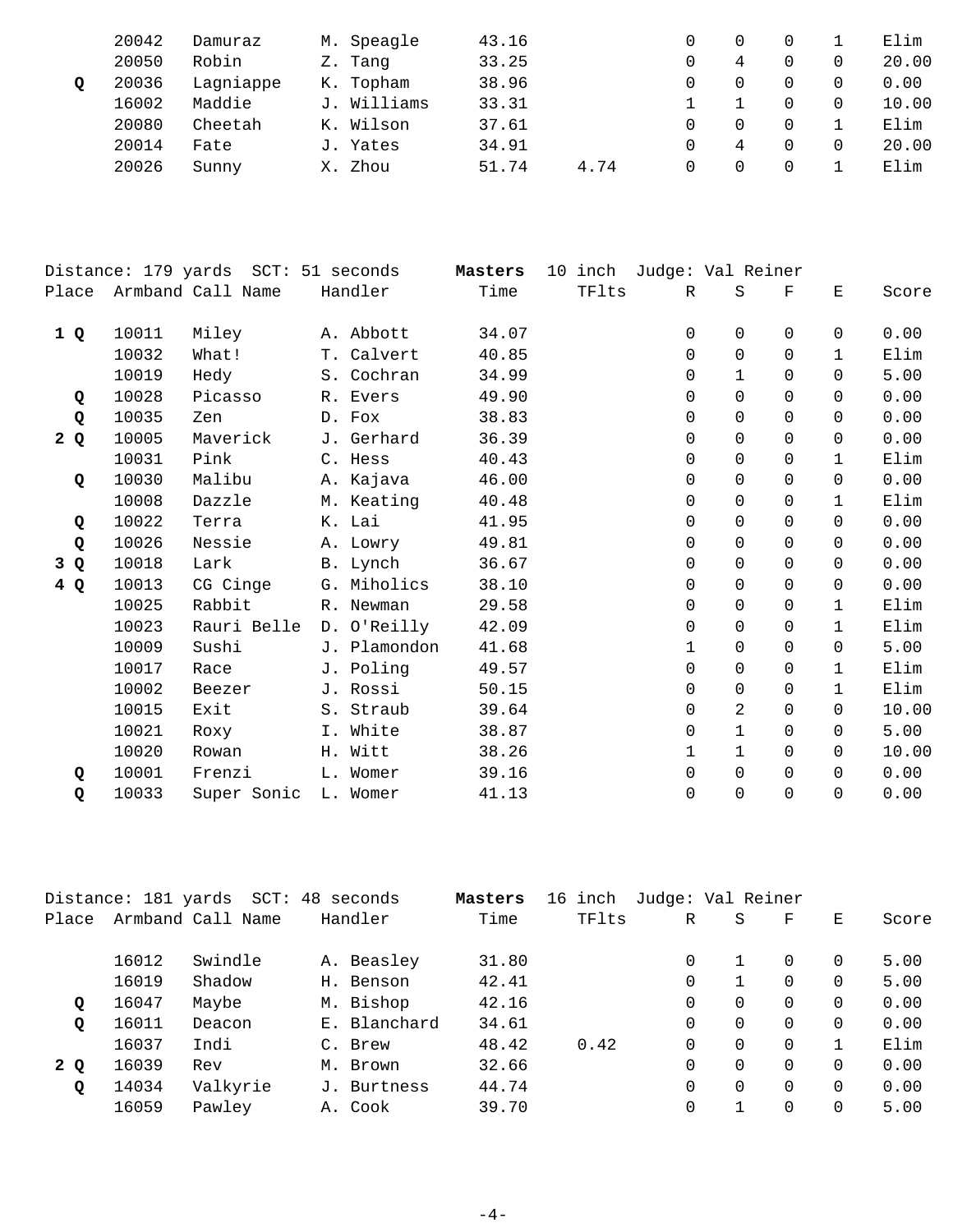| 3Q  | 16018 | Lucky      |            | J. Crank     | 33.18  |      | 0            | $\Omega$     | $\Omega$ | $\Omega$     | 0.00  |
|-----|-------|------------|------------|--------------|--------|------|--------------|--------------|----------|--------------|-------|
|     | 16023 | Swift      |            | J. Crank     | 30.43  |      | $\Omega$     | $\mathbf{1}$ | 0        | $\Omega$     | 5.00  |
| 5 Q | 16028 | Streak     |            | S. Crank     | 33.66  |      | $\Omega$     | $\Omega$     | $\Omega$ | $\Omega$     | 0.00  |
|     | 16051 | Della      |            | D. Jacques   | 47.04  |      | 0            | $\Omega$     | $\Omega$ | $\mathbf{1}$ | Elim  |
| Q   | 14010 | Tine       |            | R. Koeske    | 45.61  |      | $\Omega$     | $\Omega$     | $\Omega$ | $\Omega$     | 0.00  |
|     | 16045 | Zivi       |            | J. Kozma     | 39.62  |      | $\mathbf{1}$ | $\mathbf{1}$ | $\Omega$ | $\Omega$     | 10.00 |
|     | 16017 | Teddy      |            | S. Lohrer    | 38.21  |      | $\Omega$     | $\mathbf 0$  | $\Omega$ | $\mathbf{1}$ | Elim  |
| 4 Q | 16025 | Anthem     |            | D. Lombard   | 33.35  |      | 0            | 0            | $\Omega$ | $\Omega$     | 0.00  |
|     | 14019 | Rukia      |            | G. Lund      | 34.28  |      | 0            | $\mathbf 1$  | $\Omega$ | $\Omega$     | 5.00  |
|     | 16054 | Stripe     |            | M. Mantell   | Absent |      |              |              |          |              |       |
|     | 16022 | Krieger    |            | J. Massey    | 34.56  |      | 0            | 2            | $\Omega$ | $\mathbf{1}$ | Elim  |
|     | 16050 | Porter     |            | M. Obidinski | Absent |      |              |              |          |              |       |
|     | 16015 | Spark      | К.         | Ostiguy      | 38.24  |      | 0            | $\Omega$     | 0        | $\mathbf{1}$ | Elim  |
| Q   | 16058 | Flare      |            | I. Owen      | 42.70  |      | $\Omega$     | $\Omega$     | $\Omega$ | $\Omega$     | 0.00  |
|     | 16016 | Journey    |            | A. Petrochko | 35.99  |      | $\Omega$     | $\Omega$     | $\Omega$ | $\mathbf{1}$ | Elim  |
|     | 16034 | Fuji       |            | M. Powers    | 45.54  |      | 0            | $\Omega$     | $\Omega$ | $\mathbf{1}$ | Elim  |
|     | 16035 | Snafu      |            | P. Reid      | 55.06  | 7.06 | 0            | $\Omega$     | $\Omega$ | $\mathbf{1}$ | Elim  |
|     | 16007 | Tempest    |            | J. Reilly    | 44.15  |      | $\Omega$     | $\Omega$     | $\Omega$ | $\mathbf{1}$ | Elim  |
| 6 Q | 16021 | Brodie     |            | E. Robinson  | 33.84  |      | 0            | $\Omega$     | $\Omega$ | $\Omega$     | 0.00  |
|     | 16056 | Jillaroo   | Н.         | Smith        | 43.06  |      | 0            | $\mathbf 0$  | $\Omega$ | $\mathbf{1}$ | Elim  |
|     | 16055 | Luna       | $S$ .      | Spezia       | Absent |      |              |              |          |              |       |
|     | 16032 | Jet        | Α.         | Spitters     | 46.63  |      | 1            | $\mathsf{O}$ | $\Omega$ | $\mathbf{1}$ | Elim  |
|     | 16052 | Tiffany    | <b>B</b> . | Thibodeau    | 36.93  |      | $\Omega$     | $\Omega$     | $\Omega$ | $\mathbf{1}$ | Elim  |
|     | 16004 | Tuukka     | L.         | Thibodeau    | 40.51  |      | $\mathbf{1}$ | $\Omega$     | $\Omega$ | $\Omega$     | 5.00  |
| 1Q  | 16003 | Grape      | <b>B</b> . | Thomas       | 32.56  |      | 0            | $\Omega$     | $\Omega$ | $\Omega$     | 0.00  |
|     | 16029 | Colt       | J.         | Thomas       | 33.90  |      | $\Omega$     | $\mathbf{1}$ | $\Omega$ | $\Omega$     | 5.00  |
| Q   | 16057 | D'Artagnan |            | E. Zalo      | 36.32  |      | 0            | $\Omega$     | $\Omega$ | $\Omega$     | 0.00  |
|     |       |            |            |              |        |      |              |              |          |              |       |

|       |       | Distance: 186 yards SCT: 47 seconds |             | Masters | 24 inch | Judge: Val Reiner |              |             |              |       |
|-------|-------|-------------------------------------|-------------|---------|---------|-------------------|--------------|-------------|--------------|-------|
| Place |       | Armband Call Name                   | Handler     | Time    | TFlts   | R                 | S            | F           | E            | Score |
| Q     | 24004 | Lady                                | M. Addison  | 40.49   |         | 0                 | $\mathbf 0$  | $\Omega$    | $\Omega$     | 0.00  |
| Q     | 24017 | Anubis                              | K. Almasy   | 41.06   |         | 0                 | $\mathbf 0$  | $\Omega$    | $\Omega$     | 0.00  |
|       | 24038 | Shibumi                             | L. Andrews  | 32.89   |         | 0                 | $\mathbf{1}$ | $\Omega$    | $\Omega$     | 5.00  |
| 1 Q   | 24036 | Kenobi                              | M. Badamo   | 29.95   |         | 0                 | $\Omega$     | $\Omega$    | $\Omega$     | 0.00  |
|       | 24010 | Z                                   | M. Barry    | 32.71   |         | 0                 | $\mathbf 1$  | $\mathbf 0$ | $\Omega$     | 5.00  |
| 3Q    | 24031 | Creed                               | S. Brooks   | 30.98   |         | 0                 | 0            | $\Omega$    | $\Omega$     | 0.00  |
|       | 24028 | Rocky                               | R. Carlson  | 30.96   |         | 0                 | $\mathbf{1}$ | $\mathbf 0$ | $\Omega$     | 5.00  |
|       | 24027 | Solo                                | A. Castro   | Absent  |         |                   |              |             |              |       |
|       | 24012 | Rascal                              | P. Cinotto  | No Time |         | 0                 | $\Omega$     | $\Omega$    | $\mathbf{1}$ | Elim  |
|       | 24051 | Cash                                | S. Connell  | 31.35   |         | $\Omega$          | $\mathbf{1}$ | $\Omega$    | $\Omega$     | 5.00  |
|       | 24049 | <b>UNO</b>                          | S. Cwik     | 32.41   |         | $\Omega$          | 3            | $\Omega$    | $\Omega$     | 15.00 |
|       | 24037 | Knack                               | S. Dos      | No Time |         | 0                 | $\mathbf 0$  | $\Omega$    | $\mathbf{1}$ | Elim  |
|       | 24034 | Rush                                | T. Duncan   | 32.51   |         | $\Omega$          | 3            | $\Omega$    | $\Omega$     | 15.00 |
|       | 22028 | Gunner                              | L. Elson    | 31.60   |         | 0                 | 4            | $\Omega$    | $\Omega$     | 20.00 |
| 4 Q   | 24021 | Amigo                               | G. Friedl   | 31.40   |         | 0                 | $\mathbf 0$  | $\Omega$    | $\Omega$     | 0.00  |
|       | 24026 | Poppy                               | S. Garvey   | 36.93   |         | 0                 | $\mathbf{1}$ | $\Omega$    | $\Omega$     | 5.00  |
|       | 24014 | Halliah                             | J. Gauthier | 24.50   |         | 0                 | 1            | 0           | 1            | Elim  |
|       | 24024 | Wycked                              | L. Goquen   | 34.98   |         | 0                 | 2            | $\mathbf 0$ | $\Omega$     | 10.00 |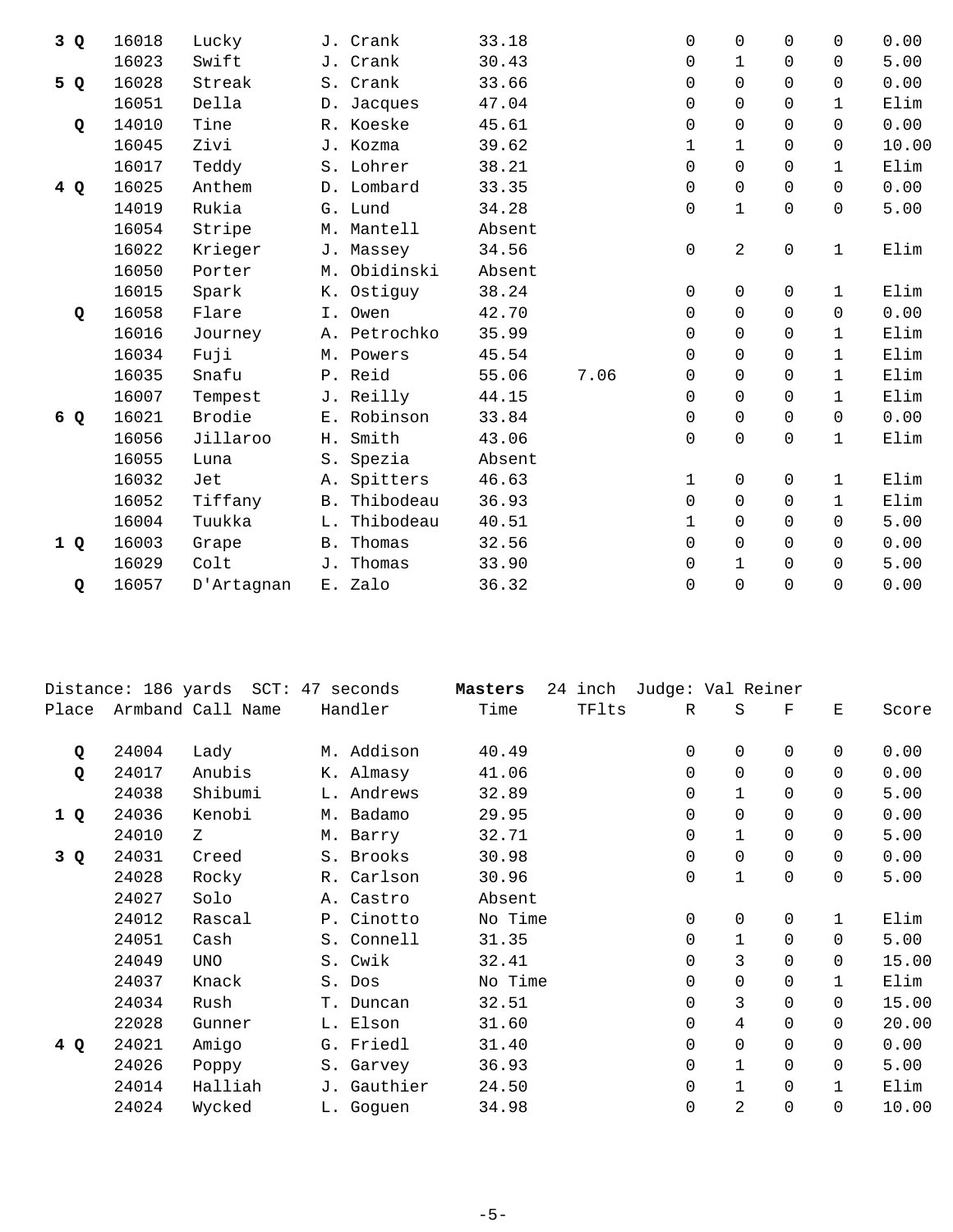|     | 24041 | Xarya                   |    | S. Greenholt          | 40.48   | 0                   | $\overline{c}$ | $\mathsf{O}$ | $\mathbf{1}$ | Elim  |
|-----|-------|-------------------------|----|-----------------------|---------|---------------------|----------------|--------------|--------------|-------|
|     | 24033 | Truant                  |    | C. Hornor             | 31.24   | $\mathbf 0$         | $\mathfrak{Z}$ | $\mathbf 0$  | $\Omega$     | 15.00 |
|     | 24013 | Dezi                    |    | L. Husson             | 40.95   | $\mathbf 0$         | $\Omega$       | $\Omega$     | $\mathbf{1}$ | Elim  |
| Q   | 24052 | Alex                    |    | E. James              | 37.94   | $\Omega$            | $\Omega$       | $\Omega$     | $\Omega$     | 0.00  |
| Q   | 24007 | Electra                 |    | J. Kerwick            | 42.24   | $\mathbf 0$         | $\Omega$       | $\Omega$     | $\Omega$     | 0.00  |
|     | 24059 | Helios                  |    | L. Lamore             | No Time | 0                   | $\mathbf 0$    | $\Omega$     | $\mathbf{1}$ | Elim  |
|     | 24057 | Cephus                  |    | S. LeBlanc            | 34.07   | 0                   | $\overline{a}$ | 0            | 0            | 10.00 |
|     | 24022 | Race'N                  |    | N. Lende              | 35.82   | 0                   | $\mathbf{1}$   | $\mathbf 0$  | $\Omega$     | 5.00  |
|     | 24011 | Chevy                   |    | J. Lyle               | 35.85   | $\mathbf 0$         | $\overline{2}$ | $\Omega$     | $\mathbf 0$  | 10.00 |
|     | 24029 | Jake                    |    | J. Marcus             | 36.19   | $\Omega$            | $\Omega$       | $\Omega$     | $\mathbf{1}$ | Elim  |
|     | 24001 | Bang                    |    | M. Martimo            | 33.45   | $\mathbf{1}$        | $\mathbf 1$    | $\Omega$     | 0            | 10.00 |
|     | 24019 | Kaboom                  |    | A. McCune             | 33.48   | $\mathbf 0$         | 2              | $\Omega$     | $\Omega$     | 10.00 |
|     | 24043 | Rhydian                 |    | C. McKinney           | 34.44   | $\mathbf{1}$        | 0              | $\Omega$     | $\Omega$     | 5.00  |
|     | 24015 | Westley                 |    | M. Metelko            | 36.92   | $\mathbf 0$         | $\overline{2}$ | $\mathbf 0$  | $\mathbf 1$  | Elim  |
|     | 24058 | Venom                   |    | T. Mitchell           | 31.29   | $\mathbf 0$         | $\mathbf{1}$   | $\mathbf 0$  | $\Omega$     | 5.00  |
| 6 Q | 24042 | Riot                    |    | C. Moore              | 32.10   | $\Omega$            | $\Omega$       | $\Omega$     | $\Omega$     | 0.00  |
| 2Q  | 24025 | Gambit                  |    | A. Nottestad          | 30.85   | $\Omega$            | $\Omega$       | $\Omega$     | $\Omega$     | 0.00  |
| Q   | 24030 | Usher                   |    | A. Peach              | 33.96   | $\Omega$            | $\Omega$       | $\Omega$     | $\Omega$     | 0.00  |
|     | 24006 | Sly                     |    | J. Pretli             | No Time | $\mathbf 0$         | $\Omega$       | $\Omega$     | $\mathbf{1}$ | Elim  |
|     | 24016 | DareDevil               |    | L. Pryse              | 34.09   | $\mathbf{1}$        | $\Omega$       | $\Omega$     | $\Omega$     | 5.00  |
|     | 24040 | Dodge                   |    | D. Pubillones         | No Time | 0                   | 0              | $\mathbf{0}$ | $\mathbf 1$  | Elim  |
|     | 24046 | Puma                    |    | M. Rock               | Absent  |                     |                |              |              |       |
|     | 24009 | Lainey                  |    | D. Rohaus             | 32.16   | 0                   | $\mathbf 1$    | $\mathsf{O}$ | $\Omega$     | 5.00  |
| Q   | 24003 | Finn                    |    | E. Rossellini         | 33.49   | $\mathbf 0$         | 0              | $\Omega$     | 0            | 0.00  |
|     | 24005 | Popeye                  |    | K. Rueschenberg 32.48 |         | $\Omega$            | 2              | $\Omega$     | $\Omega$     | 10.00 |
|     | 22139 | Moon S                  |    | D. Scott              | 33.39   | $\mathbf 0$         | 3              | $\Omega$     | $\Omega$     | 15.00 |
|     | 24023 | Six                     |    | K. Smith              | 35.39   | $\mathbf{1}$        | $\overline{3}$ | $\Omega$     | $\Omega$     | 20.00 |
|     | 24039 | Cru                     |    | D. Snelleman          | 31.90   | 0                   | $\mathbf{1}$   | $\mathsf{O}$ | $\mathbf 0$  | 5.00  |
|     | 24045 | Simmer Down! M. Speagle |    |                       | 37.99   | $\mathbf{1}$        | $\Omega$       | $\mathbf 0$  | $\mathbf{1}$ | Elim  |
|     | 24048 | Clip                    |    | R. Sutherland         | 40.07   | $\mathbf 0$         | $\Omega$       | $\Omega$     | $\mathbf{1}$ | Elim  |
| 5 Q | 22024 | Score                   | R. | Thrift                | 32.08   | $\Omega$            | $\Omega$       | $\Omega$     | $\Omega$     | 0.00  |
|     | 24032 | Sniper                  |    | G. Tubbs              | No Time | $\mathbf 0$         | 0              | $\mathbf 0$  | $\mathbf{1}$ | Elim  |
|     | 24047 | Loka                    |    | S. Tumanova           | Absent  |                     |                |              |              |       |
|     | 22011 | Fargo                   |    | K. Wells              | 33.85   | $\mathsf{O}\xspace$ | $\mathbf 1$    | $\mathbf 0$  | $\mathbf 0$  | 5.00  |
|     | 24044 | Burton                  |    | X. Yao                | 32.85   | $\overline{0}$      | $\mathbf{1}$   | $\Omega$     | $\Omega$     | 5.00  |

|       | Distance: 181 yards |                   | SCT: 48 seconds | Masters | inch<br>14 | Judge: Val Reiner |          |          |          |       |
|-------|---------------------|-------------------|-----------------|---------|------------|-------------------|----------|----------|----------|-------|
| Place |                     | Armband Call Name | Handler         | Time    | TFlts      | R                 | S        | F        | Е        | Score |
|       |                     |                   |                 |         |            |                   |          |          |          |       |
|       | 14002               | Rio               | J. Crank        | 46.78   |            | $\Omega$          |          | $\Omega$ |          | Elim  |
| 1 Q   | 14013               | Stripper          | S. Crank        | 35.37   |            | 0                 | $\Omega$ | $\Omega$ | $\Omega$ | 0.00  |
| Q     | 14003               | Kodah             | P. Demers       | 44.05   |            | 0                 | 0        | $\Omega$ | 0        | 0.00  |
|       | 14025               | Marti             | M. Dougherty    | 34.65   |            | $\mathbf 0$       | 2        | $\Omega$ | $\Omega$ | 10.00 |
| 2Q    | 14011               | Venture           | J. Lavalley     | 35.50   |            | 0                 | $\Omega$ | $\Omega$ | $\Omega$ | 0.00  |
|       | 14012               | Mouse             | T. Luggiero     | 40.28   |            | $\Omega$          | 2        | $\Omega$ | $\Omega$ | 10.00 |
| Q     | 14018               | Riot              | K. Mallory      | 47.05   |            | $\Omega$          | $\Omega$ | $\Omega$ | $\Omega$ | 0.00  |
|       | 14009               | Keen              | B. Martin       | 36.03   |            | $\Omega$          | 1        | $\Omega$ | $\Omega$ | 5.00  |
|       | 14022               | Sky               | D. McBride      | 45.29   |            | $\Omega$          |          | $\Omega$ | $\Omega$ | 5.00  |
| Q     | 14030               | Jeter             | K. Morris       | 39.11   |            | $\Omega$          | $\Omega$ | $\Omega$ | $\Omega$ | 0.00  |